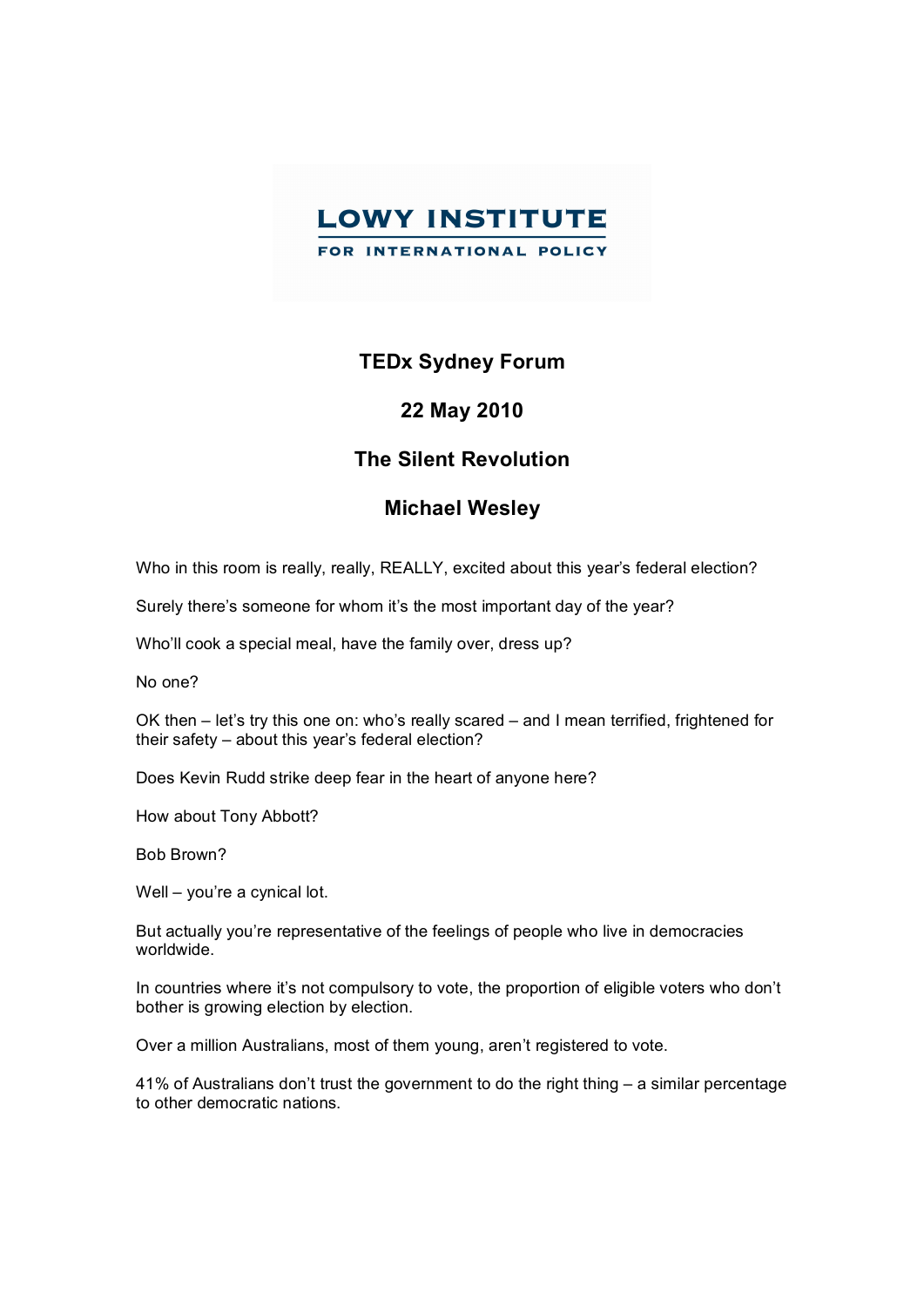But have you ever thought that our apathy about democracy is one of its greatest strengths?

You just told me that no-one here is terrified of Kevin Rudd or Tony Abbott.

Sickened – perhaps, exasperated – certainly, but frightened? – no.

The reason why that is the case is that every three years we get to sack one and hire the other; or re-hire one and tell the other, "don't call us; we'll call you"

Or perhaps just "don't call us"

In many ways our apathy and our deep cynicism about politics and politicians of all stripes is democracy's greatest achievement.

What democracy has done is to take the passion out of politics, to make it as boring as possible, and in passion's place put the instantly anaesthetic Rudd-speak, the infantile antics of our House of Representatives, and the mindlessly dull processes of Parliamentary debates, inquiries, budgets and cabinet meetings.

But hang on  $-$  passion  $-$  that's a good thing isn't it?

Isn't it good to be passionate about things?

Well maybe, but passion in politics isn't all it's cracked up to be.

Passion in politics gets people killed.

Passion in politics causes famine.

Passion in politics destroys great works of art and culture.

We in this room are the heirs of a 500 year campaign to take the passion out of politics.

As David Malouf has shown, democracy didn't start to emerge in England until the English language changed into the controlled, emotionless, precise, stiff-upper-lip language that we use today.

Ask anyone who speaks English as a second language and they will tell you how passionless and controlled the English language is.

And it was only with this style of language that our forbears were able to craft a political system that allowed dissent without the risk of ending up in a coffin.

Now, the central symbol of eliminating passion from politics is the election itself.

Think about it – an election is a regular, predictable, and highly stylised revolution.

Think about our last federal election. The Australian people rose up and overthrew their government.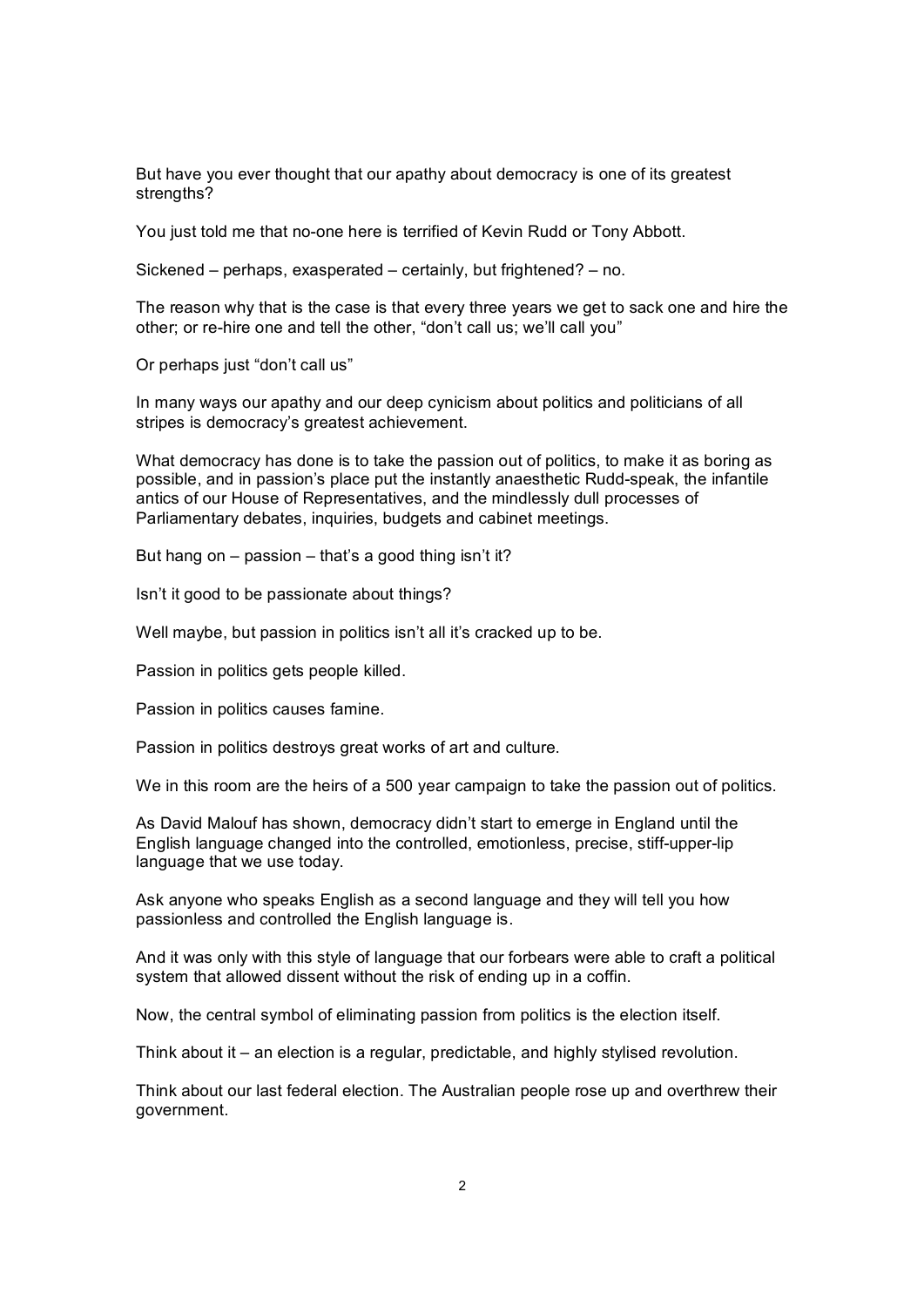But there was no blood on the streets. No rioting. No regicides. Not even grubby hippies in bad T-shirts.

Wait – scrub that last bit.

So we have found a way to tame and regularise political revolutions.

And make them really, REALLY boring.

We have put process in the place of passion.

And it's process that has allowed us to become wealthy, educated and safe.

It is process that build roads, bridges and powerlines, that makes the trains run on time – except here in New South Wales.

But we've become so apathetic and disengaged that we haven't noticed the silent revolution that's bringing passion back into politics.

And what's the agent of this silent revolution?

Is it a deeply charismatic politician?

Is it a new ideology or religion?

No – it's technology.

This is the agent of the silent revolution that's injecting passion back into politics.

It's the synergy of new and old communications technology, which enables us to interact like never before.

I'm talking about the 346 million blog sites.

I'm talking about 175 million Facebook users.

I'm talking about 75 million twitterers – and growing fast.

I'm talking about Reality TV – a phenomenon made possible by twinning an old technology with a new one – the mobile phone – with its 4.1 billion subscribers globally.

And here's the thing – this silent revolution is not just happening in rich, complacent democracies like Australia.

Two-thirds of all mobile phone subscriptions are in the developing world.

Cable TV has a 95% penetration rate in the Arab world.

And so as long ago as 2003 you had the phenomenon of *Superstar*, the *American Idol* spin-off for the Arab world.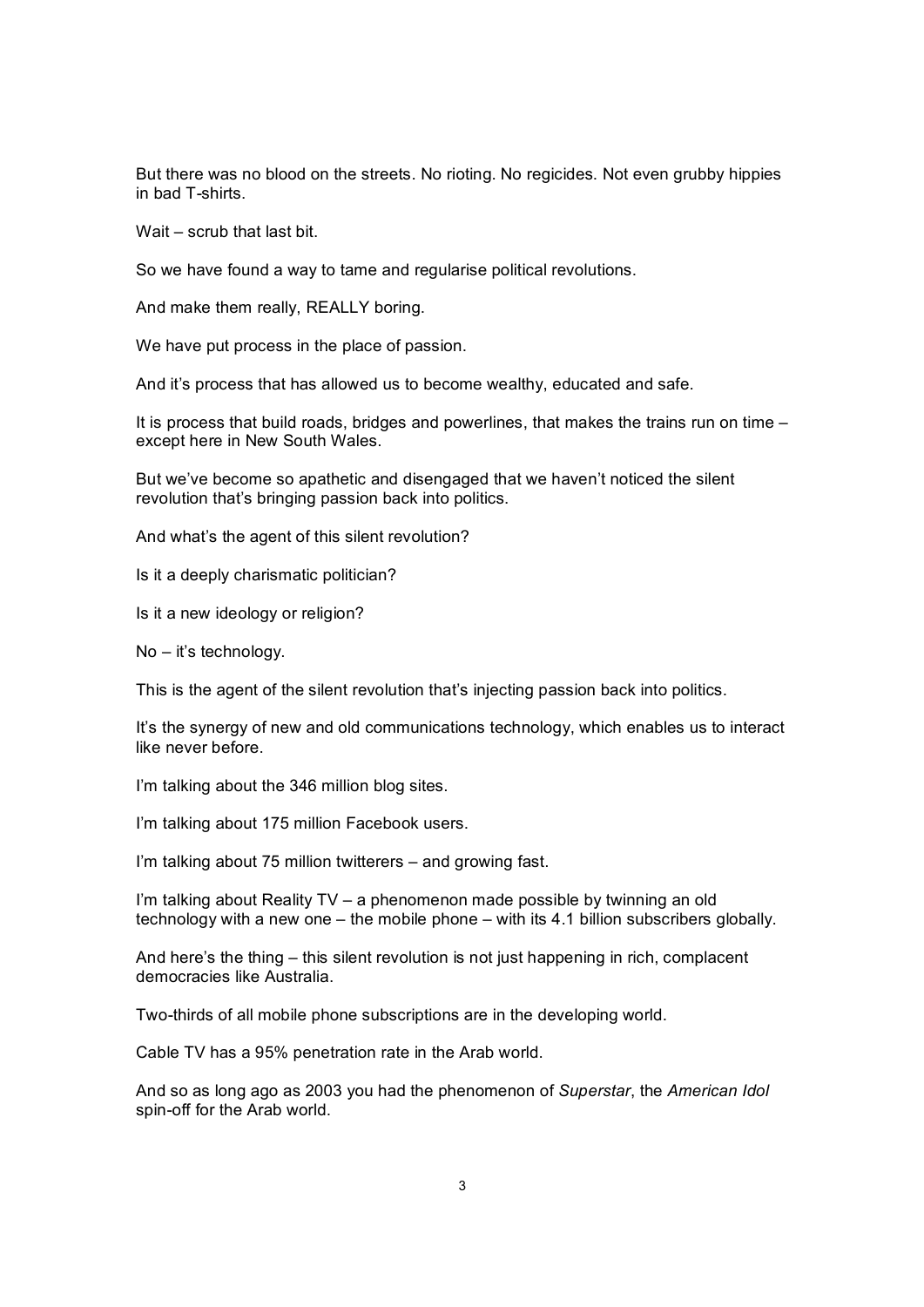The three semifinalists were a Jordanian woman, a Lebanese woman and a Syrian man.

When the Lebanese competitor was eliminated, riots broke out in Beirut

In Syria, phone companies installed special phone lines and put up billboards encouraging people to vote for the Syrian contestant.

In Jordan the king ordered the army to vote for the Jordanian candidate.

Remember, we're talking about Syria – a military dictatorship – and Jordan – a sheikhdom.

No one votes in these places – and both countries in the space of my lifetime have killed thousands of their own people to keep their regimes in power.

But more than 30 million viewers watched the finale of *Super Star,* and 4.8 million voted.

But what's all this got to do with politics?

The real effect of technological changes has been on peoples' expectations.

People – whether they live in democracies, dictatorships or sheikhdoms – increasingly expect their views to count in ways that are changing how governments work and think.

This is the silent revolution I'm talking about.

Because not only does reality TV, blogging and the like make people believe their opinions matter and should count – it increasingly makes them opinion entrepreneurs.

It's the belief that their opinions matter that motivates people to invest large amounts of their time blogging, tweeting and posting, with no prospect of monetary reward.

It's the belief that their tastes are important that leads people to post some of their most intimate details on social networking sites for all to see.

It's the thrill that they will be part of a story as it unfolds that helps people endure endless series and spinoffs of *Big Brother*, *Survivor* and *So You Think You Can Dance?*

We have seen this new culture of interactivity begin to affect the way politics works.

We wouldn't be talking about a President Obama without the internet and mobile phones.

We wouldn't be talking about a Prime Minister Rudd without morning TV and YouTube.

Both of these men used new technologies to circumvent – or more accurately to burst through – their own parties' processes of candidate selection – and then to totally dominate their opponents in the election campaigns.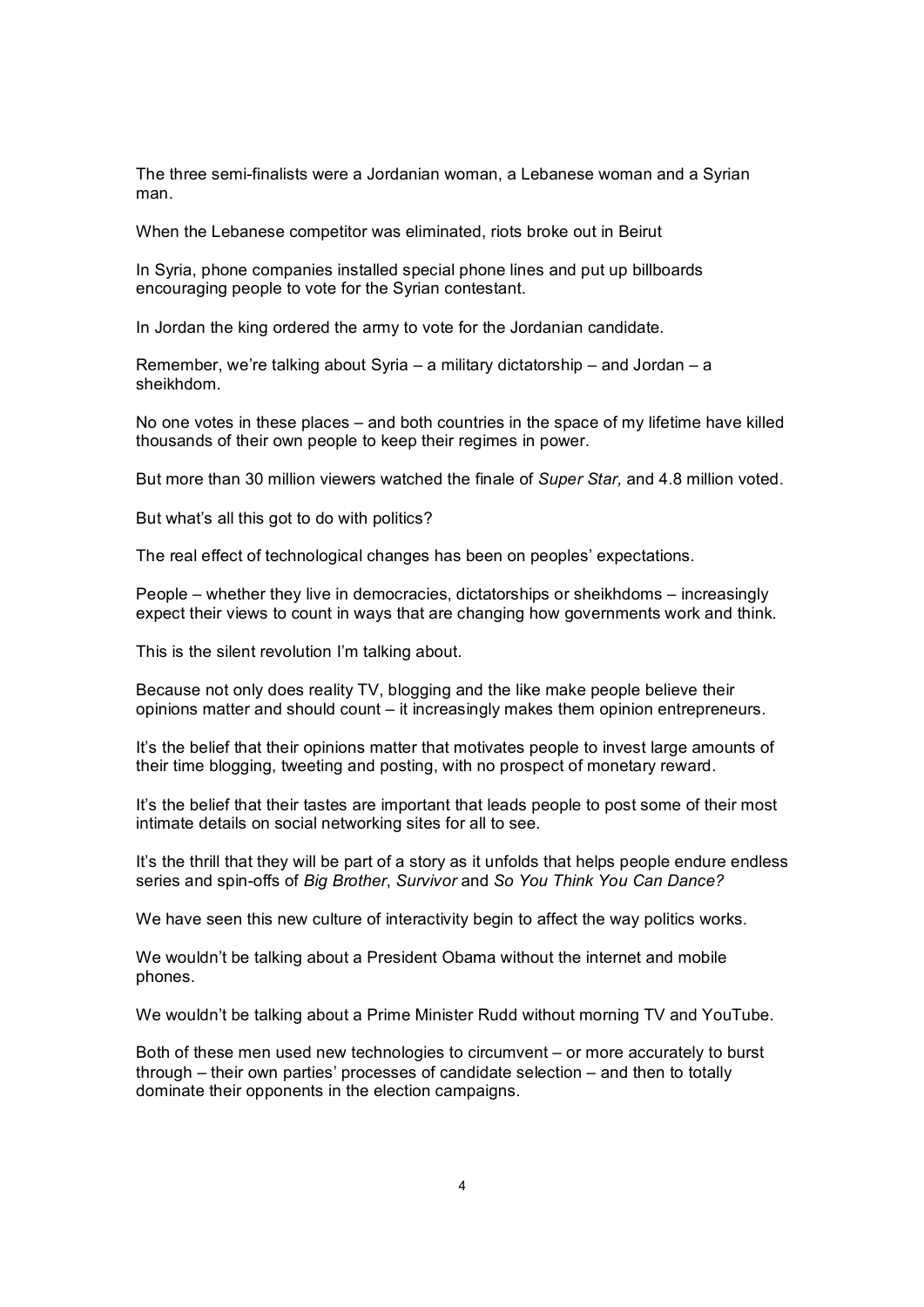But Rudd and Obama weren't the only ones to use the new technologies. Pretty much all politicians are waking up to their potential.

Rudd and Obama were more successful than the others because they hit on the secret of how to use these technologies to greatest effect.

The secret is that the new media most favours causes that are encapsulated in simple messages.

Why?

In the vast jungle of the internet and the twittersphere, people only pay attention to issues which fire up their passions.

Both Rudd and Obama hit on a cause encapsulated in a simple message: change.

Not just a change of government – a change of politics.

Their message was that they would change the whole system of national politics about which people had become apathetic, cynical and distrusting.

And the medium they used – new ways of engaging people – was an essential part of the message of change, replacement, renewal.

With the new architectures of interactivity, Obama stretched the act of voting from a chore that takes a few seconds on a set day, to a continuous engagement lasting weeks and months.

A continually activated support base is a potent political tool.

It allows a politician to dominate the election process by bringing back passion

And they keep people engaged by promising change – big change.

What they say they can change is the process that's attracted such bad press – core and non-core promises, vested interests, federal-state blame games, bureaucratic bungling and partisan divisions that have made people apathetic, cynical and distrustful.

And they promise they will harness the will and passion of the people – that authentic democratic force – to cut through with a new, passionate politics.

The audacity with which both gained office – remember neither was his Party's lead candidate even a year before his election  $-$  has given each a strong sense of self-belief that they are agents of change.

Sounds good, doesn't it?

Finally technology is allowing us to construct direct democracy rather than vote for venal and self-serving politicians.

Well, as the old witticism goes - it might work in practice, but it doesn't work in theory.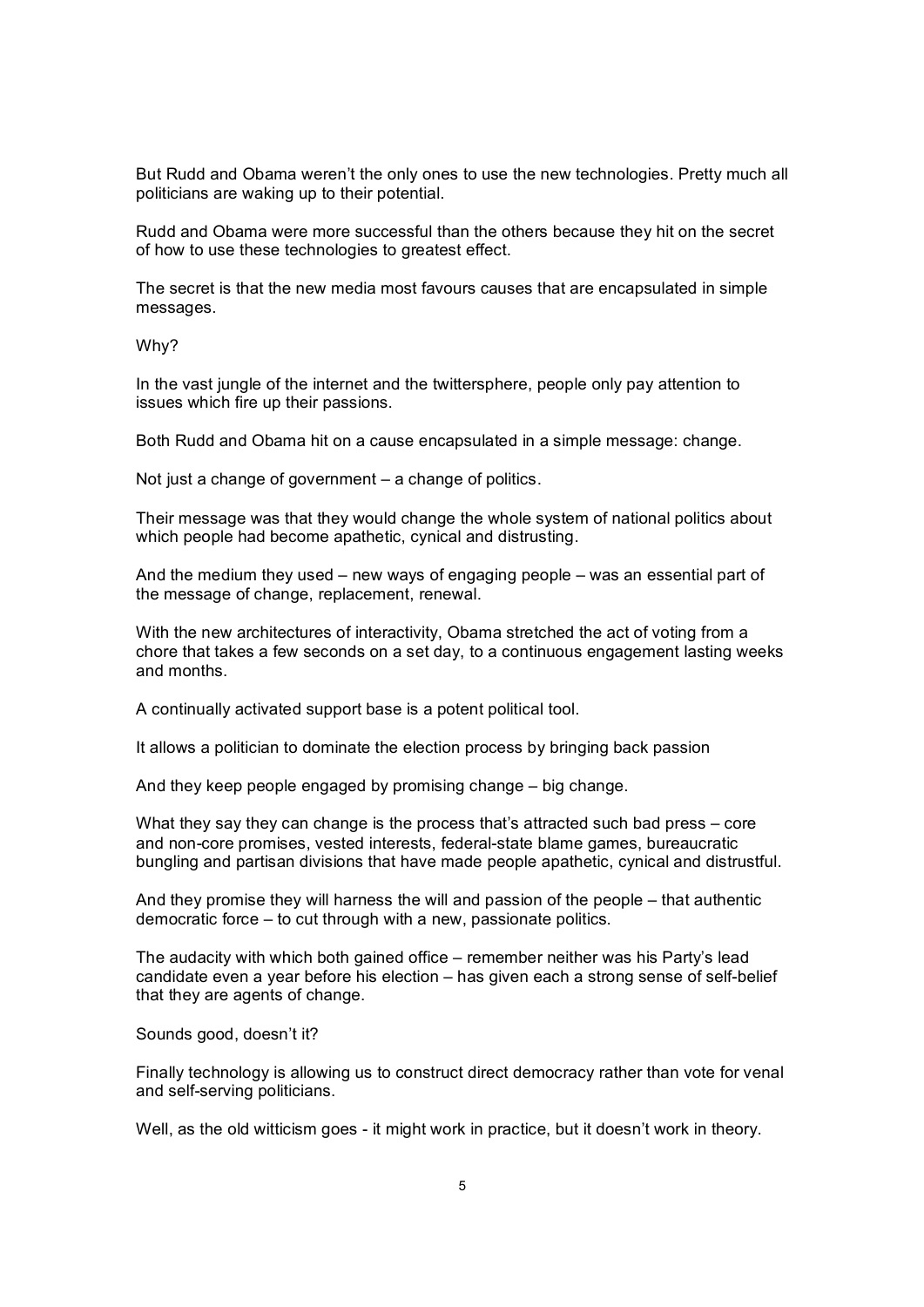The problem is that the politics of passion, the simple message and causes of the permanent campaign, have an inherent tendency to over-reach.

The politics of passion can only work with big causes that inspire hope or anger.

Happy voters don't mobilise – unhappy ones do.

Leaders overreach because they need to inspire followers, while followers invest high expectations in leaders to deliver on their promises.

And this is where the politics of passion collides with the reality of the political process.

Take the protests over the Iranian elections of last June.

Here truly was a movement of the new politics looking for a leader – who eventually emerged in the unlikely and unconvincing figure of Mir Hussain Mousavi.

But it ran headlong into an old politics – the process of brutal repression.

Or take the example of Copenhagen last December.

The Copenhagen Conference of the Parties was turned from a routine consultation into a make-or-break event through the medium of a popular movement.

Influenced by the success of the Make Poverty History campaign, the Copenhagen movement was direct democracy diplomacy – a movement designed to force governments to take action beyond that which they had been prepared for.

And some governments were encouraging this.

The then British Environment Secretary Ed Milliband said, "We do need to be pushed. Political change doesn't happen simply because leaders want it to happen, but because people make it happen."

And so we got Copenhagen – an unholy mix of Bretton Woods and Woodstock.

A meeting of thousands of politicians, bureaucrats, scientists and activists, advocating hundreds of positions and causes, and each trying to outdo the others in the politics of the celebrity stunt.

The problem was that it was going to be hard enough to get a binding agreement just among the world's two largest emitters – America and China.

How much harder, then, was it going to be among thousands of viewpoints with hundreds of positions?

The new politics, based around the new media, has injected passion back into politics.

But the big question is whether the new passionate politics helps or hinders us in dealing with the major challenges we face as a planet.